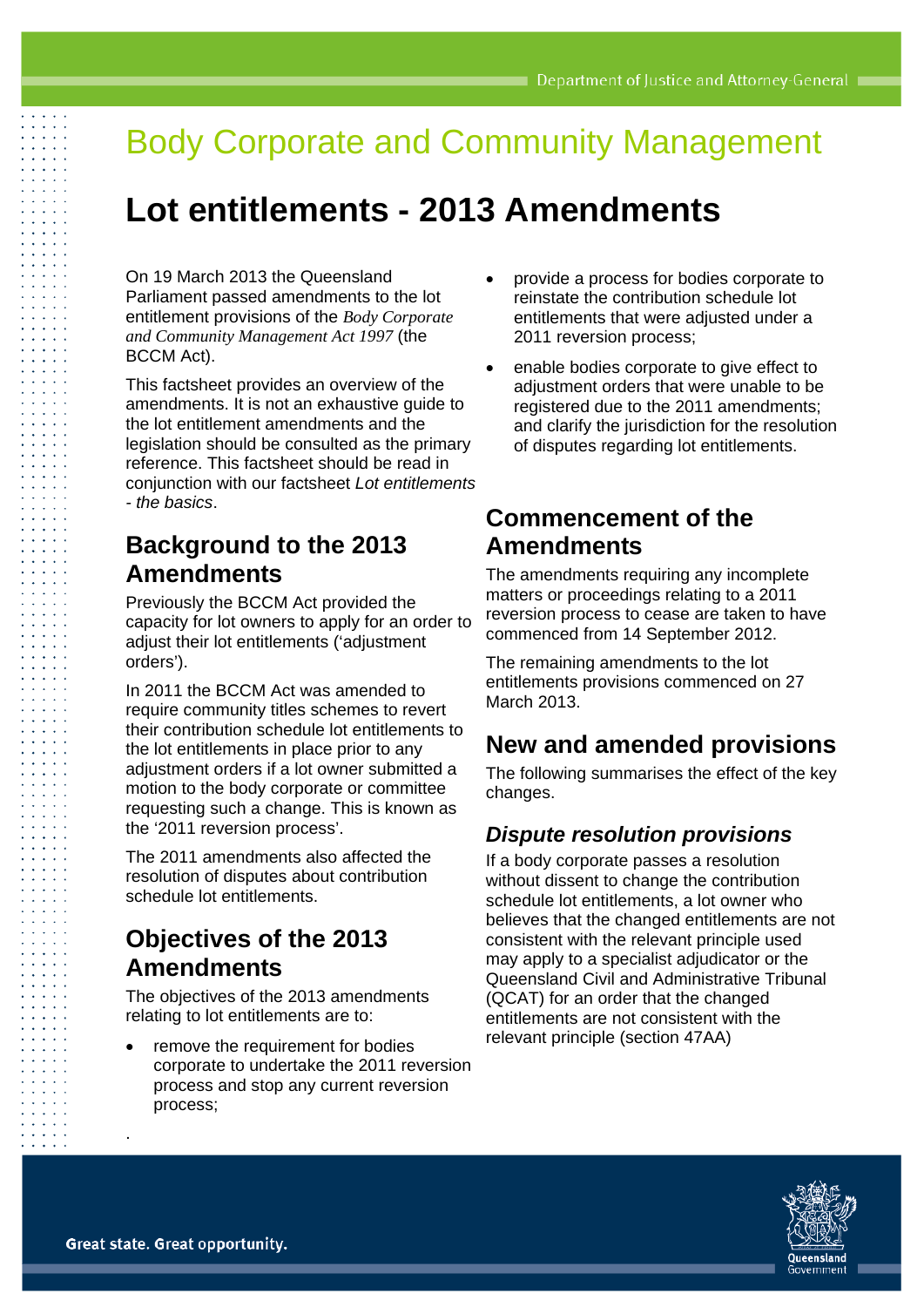A lot owner may no longer apply under the Chapter 6 dispute resolution provisions or to QCAT about whether or not the body corporate acted reasonably in passing or not passing the motion to change lot entitlements.

Departmental adjudicators cannot determine an application to give effect to a motion to change lot entitlements. However, disputes about procedural irregularities in calling and holding a general meeting held to consider a motion to adjust the contribution schedule lot entitlements may continue to be resolved by the Chapter 6 provisions, including by departmental adjudication.

Additional requirements have been included in relation to applications about a resolution to change to the contribution schedule lot entitlements, and regarding the implementation of any order arising from the application (sections 47AB, 47AC and 47B).

### *Transitional provisions*

The requirement for a body corporate to undertake a 2011 reversion process has been removed. (section 398)

Any incomplete matters or proceedings relating to a 2011 reversion process will cease to have effect. (sections 397, 399, 400 and Schedule 5A.)

A process is provided for bodies corporate to proceed to register a new community management statement in accordance with an adjustment order (referred to as a relevant decision) which was not able to be previously registered due to the 2011 amendments. (sections 402 and 403)

A process is provided for bodies corporate and committees to reinstate the contribution schedule lot entitlements to the last adjustment order entitlements. (sections 409 and 410).

Flow charts of these processes, including timeframes, are set out on the last page of this fact sheet. However, the processes applying in a specified two lot scheme are slightly different, reflecting the different decision-making processes in such schemes.

If a lot owner believes the changed lot entitlements determined by the committee or body corporate under these processes do not accurately reflect the decided entitlements or last adjustment order entitlements, the owner may apply for an order of a specialist adjudicator or QCAT (sections 405 and 412).

Subsequent provisions set out the consequences of any order made under these sections to adjust the contribution schedule lot entitlements. (sections 406 and 413)

Further provisions set out the requirements if the contribution schedule lot entitlements for lots which have been subject to a subdivision, amalgamation, boundary change or material change are to be changed under the transitional provisions. (sections 416 through 419)

**Note:** the amendments introduce offence provisions which apply if a body corporate fails to lodge a request to record a new community management statement to implement a decision of the body corporate committee, body corporate, specialist adjudicator or QCAT that the contribution schedule lot entitlements be adjusted.

### *Further information*

The Office of the Commissioner for Body Corporate and Community Management (the BCCM Office) provides a free information service for those who live, work or invest in community titles schemes. The role of the information service is to provide information on the Act and the associated regulation modules; however, the information service cannot interpret the legislation, provide legal advice or provide directions or rulings.

Our Office also provides a dispute resolution service to resolve disagreements which may arise within the body corporate and which cannot be resolved internally. The dispute resolution service resolves matters in dispute either through conciliation or a formal adjudication process.

**Note:** The jurisdiction of the BCCM Office to resolve disputes relating to lot entitlements is limited to applications for specialist adjudication on certain matters, or for department adjudication of a dispute about procedural irregularities in calling and holding a general meeting.

Enquires regarding applications to the Queensland Civil and Administrative Tribunal (QCAT) regarding lot entitlements must be made directly to QCAT.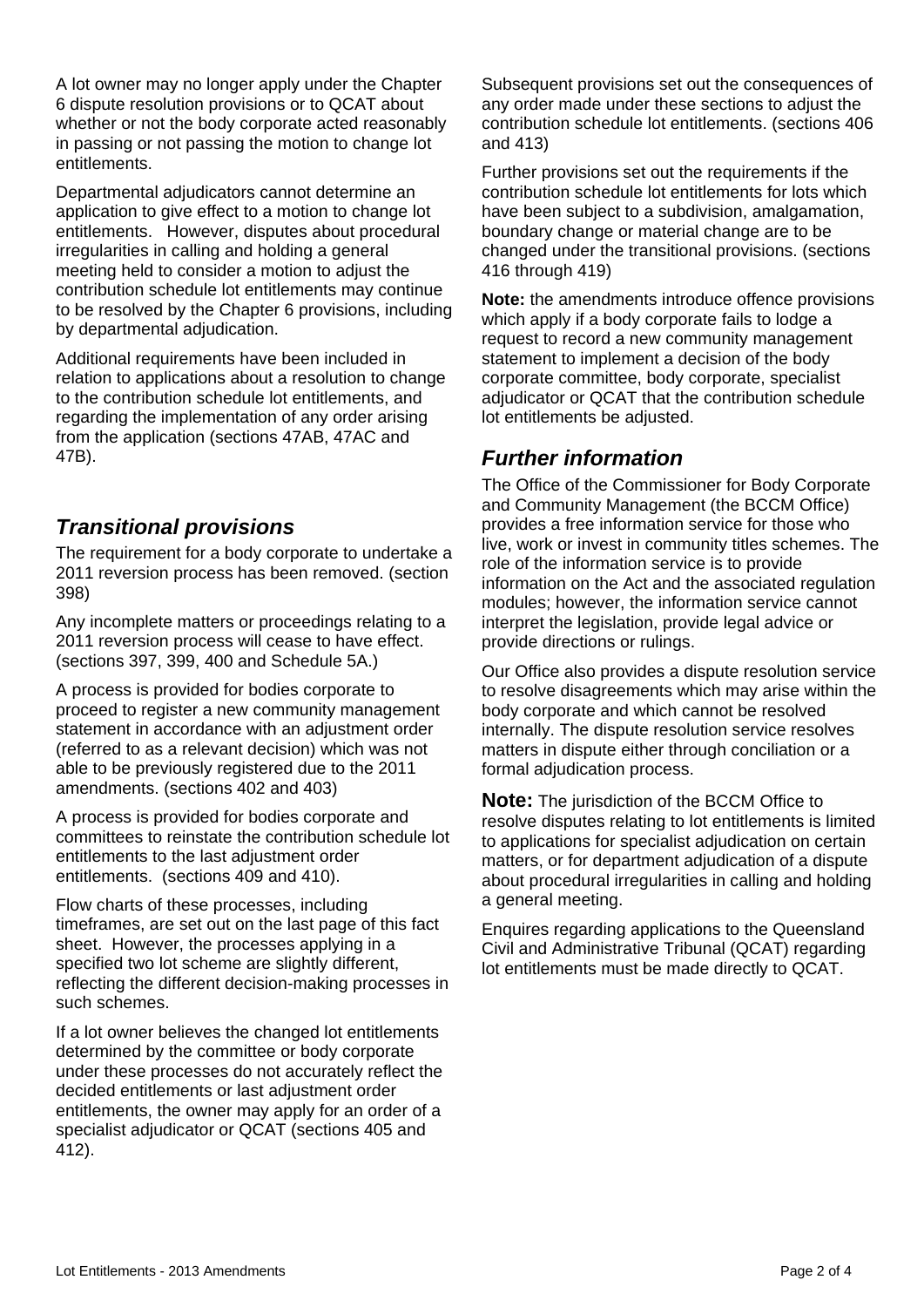### **The Office of the Commissioner for Body Corporate and Community Management (BCCM Office)**

Phone (freecall): 1800 060 119

| Email:   | bccm@justice.qld.gov.au                     |
|----------|---------------------------------------------|
| Website: | www.justice.qld.gov.au/bccm                 |
|          | Street address: Brisbane Magistrate's Court |
|          | Level 4, 363 George Street,                 |
|          | <b>Brisbane</b>                             |
|          | Postal address: GPO Box 1049,               |

Brisbane Qld 4001

Copies of the *Body Corporate and Community Management Act 1997*, the regulation modules, and any amendments can be accessed for free via the Office of the Parliamentary Council by visiting**:**  www.legislation.qld.gov.au/Acts\_SLs/Acts\_SL.htm

### **Disclaimer**

The laws referred to in this guide are complex and various qualifications may apply in different circumstances. The information in this factsheet does not constitute legal advice. You are encouraged to obtain independent legal or financial advice if you are unsure of how these laws apply to your situation.

#### **© The State of Queensland (Department of Justice and Attorney-General) 2013**

Copyright protects this publication. The state of Queensland acting through the Department of Justice and Attorney-General has no objection to this material being reproduced, but asserts its right to be recognised as the author of this original material and the right to have its material remain unaltered.

### Body Corporate and Community Management **Www.justice.qld.gov.au 1800 060 119**

The material presented in this publication is distributed by the Queensland Government for information only and is subject to change without notice. The Queensland Government disclaims all responsibility and liability (including liability in negligence) for all expenses, losses, damages and costs incurred as a result of the information being inaccurate or incomplete in any way and for any reason. © State of Queensland (Department of Justice and Attorney-General) 2012